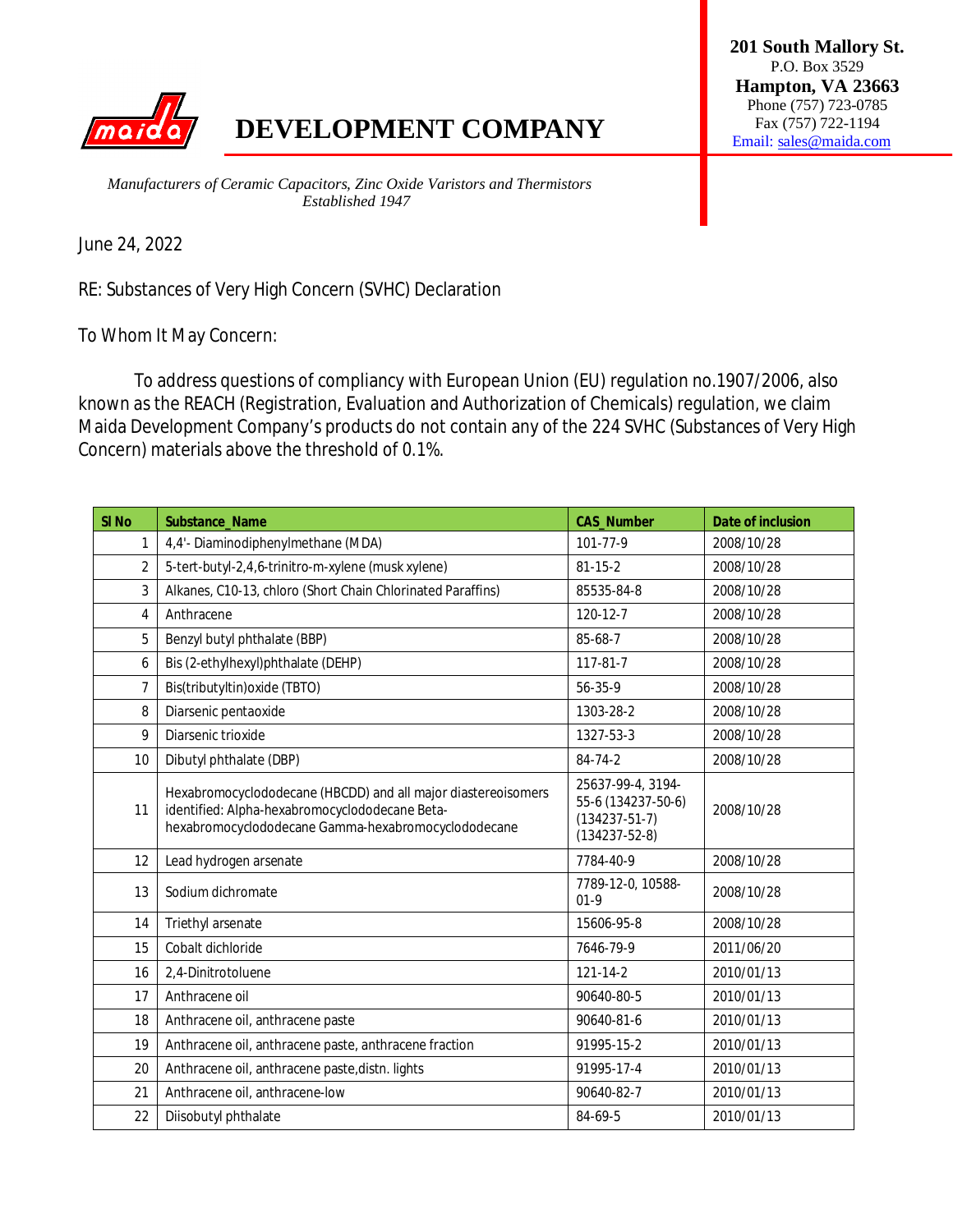| SI <sub>No</sub> | Substance_Name                                                                                                                                                                 | <b>CAS_Number</b>                    | Date of inclusion |
|------------------|--------------------------------------------------------------------------------------------------------------------------------------------------------------------------------|--------------------------------------|-------------------|
| 23               | Lead chromate                                                                                                                                                                  | 7758-97-6                            | 2010/01/13        |
| 24               | Lead chromate molybdate sulphate red (C.I. Pigment Red 104)                                                                                                                    | 12656-85-8                           | 2010/01/13        |
| 25               | Lead sulfochromate yellow (C.I. Pigment Yellow 34)                                                                                                                             | 1344-37-2                            | 2010/01/13        |
| 26               | Pitch, coal tar, high temp.                                                                                                                                                    | 65996-93-2                           | 2010/01/13        |
| 27               | Tris(2-chloroethyl)phosphate                                                                                                                                                   | 115-96-8                             | 2010/01/13        |
| 28               | Acrylamide                                                                                                                                                                     | 79-06-1                              | 2010/03/30        |
| 29               | Ammonium dichromate                                                                                                                                                            | 2151163.0                            | 2010/06/18        |
| 30               | Boric acid                                                                                                                                                                     | 10043-35-3, 11113-<br>$50-1$         | 2010/06/18        |
| 31               | Disodium tetraborate, anhydrous                                                                                                                                                | 1303-96-4, 1330-43-<br>4, 12179-04-3 | 2010/06/18        |
| 32               | Potassium chromate                                                                                                                                                             | 7789-00-6                            | 2010/06/18        |
| 33               | Potassium dichromate                                                                                                                                                           | 7778-50-9                            | 2010/06/18        |
| 34               | Sodium chromate                                                                                                                                                                | 7775-11-3                            | 2010/06/18        |
| 35               | Tetraboron disodium heptaoxide, hydrate                                                                                                                                        | 12267-73-1                           | 2010/06/18        |
| 36               | Trichloroethylene                                                                                                                                                              | 79-01-6                              | 2010/06/18        |
| 37               | 2-Ethoxyethanol                                                                                                                                                                | 110-80-5                             | 2010/12/15        |
| 38               | 2-Methoxyethanol                                                                                                                                                               | 109-86-4                             | 2010/12/15        |
| 39               | Acids generated from chromium trioxide and their oligomers. Group<br>containing: Chromic acid, Dichromic acid, Dichromic acid, Oligomers<br>of chromic acid and dichromic acid | 7738-94-5, 13530-<br>$68-2$          | 2010/12/15        |
| 40               | Chromium trioxide                                                                                                                                                              | 1333-82-0                            | 2010/12/15        |
| 41               | Cobalt(II) carbonate                                                                                                                                                           | 513-79-1                             | 2010/12/15        |
| 42               | Cobalt(II) diacetate                                                                                                                                                           | $71-48-7$                            | 2010/12/15        |
| 43               | Cobalt(II) dinitrate                                                                                                                                                           | 10141-05-6                           | 2010/12/15        |
| 44               | Cobalt(II) sulphate                                                                                                                                                            | 10124-43-3                           | 2010/12/15        |
| 45               | 1,2,3-Trichloropropane                                                                                                                                                         | $96 - 18 - 4$                        | 2011/06/20        |
| 46               | 1,2-Benzenedicarboxylic acid, di-C6-8-branched alkyl esters, C7-rich                                                                                                           | 71888-89-6                           | 2011/06/20        |
| 47               | 1,2-Benzenedicarboxylic acid, di-C7-11-branched and linear alkyl<br>esters                                                                                                     | 68515-42-4                           | 2011/06/20        |
| 48               | 1-Methyl-2-pyrrolidone                                                                                                                                                         | 872-50-4                             | 2011/06/20        |
| 49               | 2-Ethoxyethyl acetate                                                                                                                                                          | 111-15-9                             | 2011/06/20        |
| 50               | Hydrazine                                                                                                                                                                      | 302-01-2, 7803-57-8                  | 2011/06/20        |
| 51               | Strontium chromate                                                                                                                                                             | 7789-06-2                            | 2011/06/20        |
| 52               | 1,2-dichloroethane                                                                                                                                                             | 107-06-2                             | 2011/12/19        |
| 53               | 2,2'-dichloro-4,4'-methylenedianiline                                                                                                                                          | $101 - 14 - 4$                       | 2011/12/19        |
| 54               | 2-Methoxyaniline; o-Anisidine                                                                                                                                                  | 90-04-0                              | 2011/12/19        |
| 55               | 4-(1,1,3,3-tetramethylbutyl)phenol                                                                                                                                             | 140-66-9                             | 2011/12/19        |
| 56               | Aluminosilicate Refractory Ceramic Fibres                                                                                                                                      |                                      | 2011/12/19        |
| 57               | Arsenic acid                                                                                                                                                                   | 7778-39-4                            | 2011/12/19        |
| 58               | Bis(2-methoxyethyl) ether                                                                                                                                                      | 111-96-6                             | 2011/12/19        |
| 59               | Bis(2-methoxyethyl) phthalate                                                                                                                                                  | 117-82-8                             | 2011/12/19        |
| 60               | Calcium arsenate                                                                                                                                                               | 7778-44-1                            | 2011/12/19        |
| 61               | Dichromium tris(chromate)                                                                                                                                                      | 24613-89-6                           | 2011/12/19        |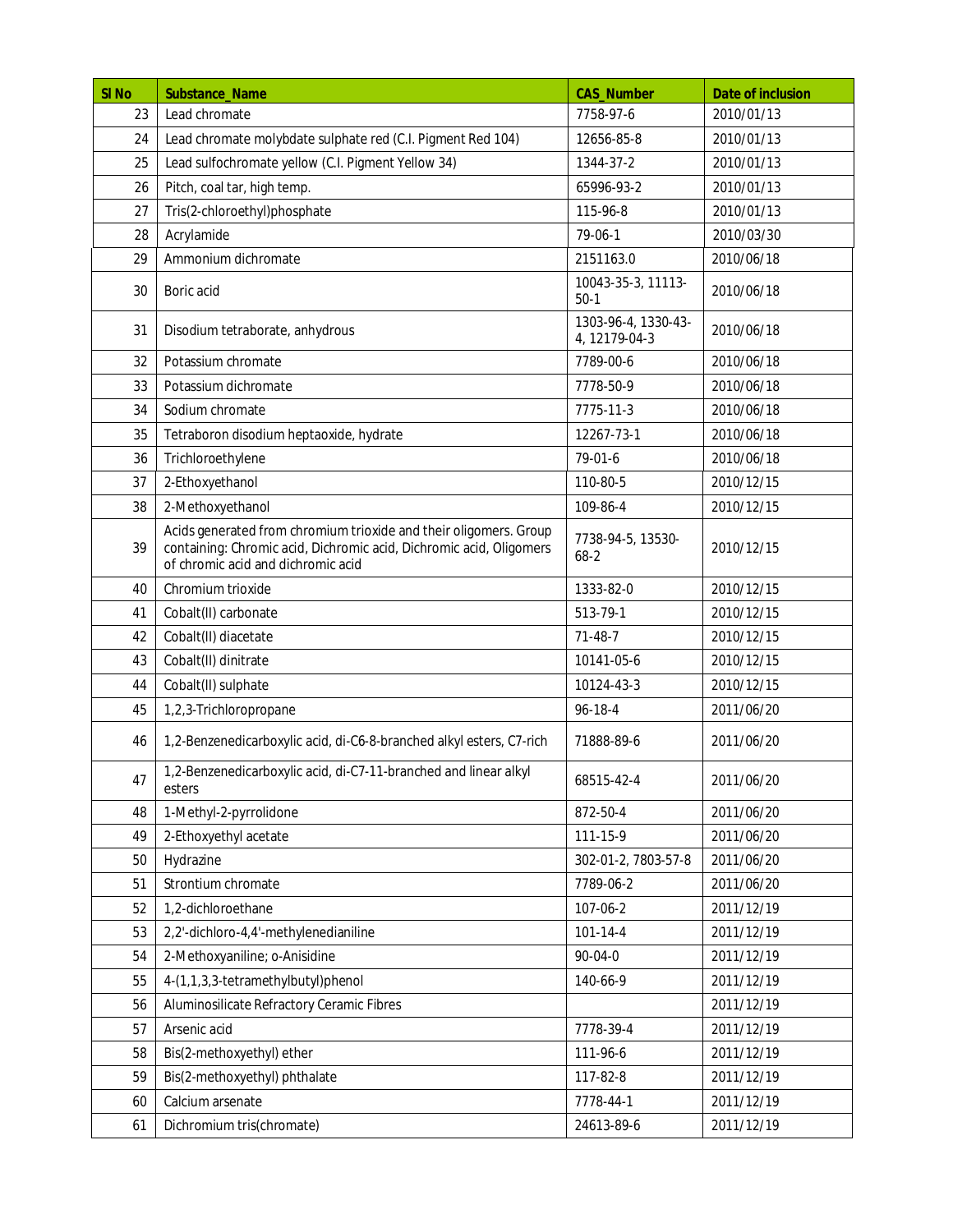| SI <sub>No</sub> | Substance_Name                                                                                                                                                                                                                                                                                                                                                   | <b>CAS_Number</b>                                     | Date of inclusion |
|------------------|------------------------------------------------------------------------------------------------------------------------------------------------------------------------------------------------------------------------------------------------------------------------------------------------------------------------------------------------------------------|-------------------------------------------------------|-------------------|
| 62               | Formaldehyde, oligomeric reaction products with aniline                                                                                                                                                                                                                                                                                                          | 25214-70-4                                            | 2011/12/19        |
| 63               | Lead diazide, Lead azide                                                                                                                                                                                                                                                                                                                                         | 13424-46-9                                            | 2011/12/19        |
| 64               | Lead dipicrate                                                                                                                                                                                                                                                                                                                                                   | 6477-64-1                                             | 2011/12/19        |
| 65               | Lead styphnate                                                                                                                                                                                                                                                                                                                                                   | 15245-44-0                                            | 2011/12/19        |
| 66               | N,N-dimethylacetamide                                                                                                                                                                                                                                                                                                                                            | 127-19-5                                              | 2011/12/19        |
| 67               | Pentazinc chromate octahydroxide                                                                                                                                                                                                                                                                                                                                 | 49663-84-5                                            | 2011/12/19        |
| 68               | Phenolphthalein                                                                                                                                                                                                                                                                                                                                                  | 77-09-8                                               | 2011/12/19        |
| 69               | Potassium hydroxyoctaoxodizincatedichromate                                                                                                                                                                                                                                                                                                                      | 11103-86-9                                            | 2011/12/19        |
| 70               | Trilead diarsenate                                                                                                                                                                                                                                                                                                                                               | 3687-31-8                                             | 2011/12/19        |
| 71               | Zirconia Aluminosilicate Refractory Ceramic Fibres                                                                                                                                                                                                                                                                                                               |                                                       | 2011/12/19        |
| 72               | 1,2-bis(2-methoxyethoxy)ethane (TEGDME; triglyme)                                                                                                                                                                                                                                                                                                                | 112-49-2                                              | 2012/06/18        |
| 73               | 1,2-dimethoxyethane; ethylene glycol dimethyl ether (EGDME)                                                                                                                                                                                                                                                                                                      | 110-71-4                                              | 2012/06/18        |
| 74               | Diboron trioxide                                                                                                                                                                                                                                                                                                                                                 | 1303-86-2                                             | 2012/06/18        |
| 75               | Formamide                                                                                                                                                                                                                                                                                                                                                        | $75-12-7$                                             | 2012/06/18        |
| 76               | Lead(II) bis(methanesulfonate)                                                                                                                                                                                                                                                                                                                                   | 17570-76-2                                            | 2012/06/18        |
| 77               | TGIC (1,3,5-tris(oxiranylmethyl)-1,3,5-triazine-2,4,6(1H,3H,5H)-<br>trione)                                                                                                                                                                                                                                                                                      | 2451-62-9                                             | 2012/06/18        |
| 78               | β-TGIC (1,3,5-tris[(2S and 2R)-2,3-epoxypropyl]-1,3,5-triazine-2,4,6-<br>(1H, 3H, 5H)-trione)                                                                                                                                                                                                                                                                    | 59653-74-6                                            | 2012/06/18        |
| 79               | 4,4'-bis(dimethylamino)benzophenone (Michler's ketone)                                                                                                                                                                                                                                                                                                           | $90-94-8$                                             | 2012/06/18        |
| 80               | N, N, N', N'-tetramethyl-4, 4'-methylenedianiline (Michler's base)                                                                                                                                                                                                                                                                                               | $101 - 61 - 1$                                        | 2012/06/18        |
| 81               | [4-[4,4'-bis(dimethylamino) benzhydrylidene]cyclohexa-2,5-dien-1-<br>ylidene]dimethylammonium chloride (C.I. Basic Violet 3)                                                                                                                                                                                                                                     | 548-62-9                                              | 2012/06/18        |
| 82               | [4-[[4-anilino-1-naphthyl][4-<br>(dimethylamino)phenyl]methylene]cyclohexa-2,5-dien-1-ylidene]<br>dimethylammonium chloride (C.I. Basic Blue 26)                                                                                                                                                                                                                 | 2580-56-5                                             | 2012/06/18        |
| 83               | $\alpha$ , $\alpha$ -Bis[4-(dimethylamino)phenyl]-4 (phenylamino)naphthalene-1-<br>methanol (C.I. Solvent Blue 4)                                                                                                                                                                                                                                                | 6786-83-0                                             | 2012/06/18        |
| 84               | 4,4'-bis(dimethylamino)-4"-(methylamino)trityl alcohol                                                                                                                                                                                                                                                                                                           | $561 - 41 - 1$                                        | 2012/06/18        |
| 85               | Pyrochlore, antimony lead yellow                                                                                                                                                                                                                                                                                                                                 | 8012-00-8                                             | 12/19/2012        |
| 86               | 6-methoxy-m-toluidine (p-cresidine)                                                                                                                                                                                                                                                                                                                              | 120-71-8                                              | 12/19/2012        |
| 87               | Henicosafluoroundecanoic acid                                                                                                                                                                                                                                                                                                                                    | 2058-94-8                                             | 12/19/2012        |
| 88               | Hexahydromethylphthalic anhydride [1], Hexahydro-4-<br>methylphthalic anhydride [2], Hexahydro-1-methylphthalic<br>anhydride [3], Hexahydro-3-methylphthalic anhydride [4] [The<br>individual isomers [2], [3] and [4] (including their cis- and trans-<br>stereo isomeric forms) and all possible combinations of the isomers<br>[1] are covered by this entry] | 25550-51-0, 19438-<br>60-9, 48122-14-1,<br>57110-29-9 | 12/19/2012        |
| 89               | Cyclohexane-1,2-dicarboxylic anhydride [1], cis-cyclohexane-1,2-<br>dicarboxylic anhydride [2], trans-cyclohexane-1,2-dicarboxylic<br>anhydride [3]                                                                                                                                                                                                              | 85-42-7, 13149-00-<br>3, 14166-21-3                   | 12/19/2012        |
| 90               | Dibutyltin dichloride (DBTC)                                                                                                                                                                                                                                                                                                                                     | 683-18-1                                              | 12/19/2012        |
| 91               | Lead bis(tetrafluoroborate)                                                                                                                                                                                                                                                                                                                                      | 13814-96-5                                            | 12/19/2012        |
| 92               | Lead dinitrate                                                                                                                                                                                                                                                                                                                                                   | 10099-74-8                                            | 12/19/2012        |
| 93               | Silicic acid, lead salt                                                                                                                                                                                                                                                                                                                                          | 11120-22-2                                            | 12/19/2012        |
| 94               | 4-Aminoazobenzene                                                                                                                                                                                                                                                                                                                                                | 60-09-3                                               | 12/19/2012        |
| 95               | Lead titanium zirconium oxide                                                                                                                                                                                                                                                                                                                                    | 12626-81-2                                            | 12/19/2012        |
| 96               | Lead monoxide (lead oxide)                                                                                                                                                                                                                                                                                                                                       | 1317-36-8                                             | 12/19/2012        |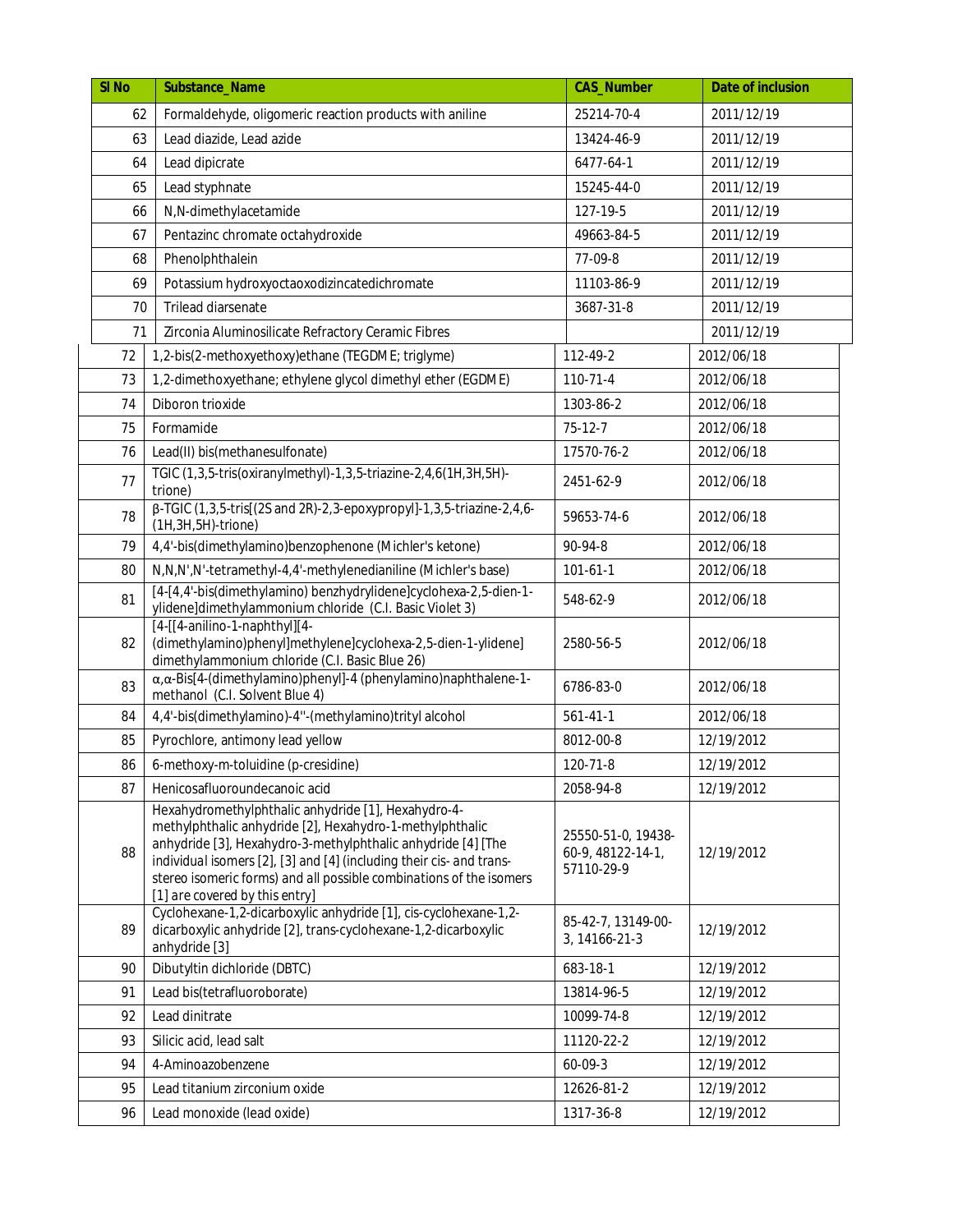| SI <sub>No</sub> | Substance Name                                                                                                                                                                                                                                                                                                                                                                        | <b>CAS_Number</b> | Date of inclusion |
|------------------|---------------------------------------------------------------------------------------------------------------------------------------------------------------------------------------------------------------------------------------------------------------------------------------------------------------------------------------------------------------------------------------|-------------------|-------------------|
| 97               | o-Toluidine                                                                                                                                                                                                                                                                                                                                                                           | 95-53-4           | 12/19/2012        |
| 98               | Methyloxirane (Propylene oxide)                                                                                                                                                                                                                                                                                                                                                       | 75-56-9           | 12/19/2012        |
| 99               | 3-ethyl-2-methyl-2-(3-methylbutyl)-1,3-oxazolidine                                                                                                                                                                                                                                                                                                                                    | 143860-04-2       | 12/19/2012        |
| 100              | Silicic acid (H <sub>2</sub> Si <sub>2</sub> O <sub>5</sub> ), barium salt (1:1), lead-doped [with lead (Pb)<br>content above the applicable generic concentration limit for 'toxicity<br>for reproduction' Repr. 1A (CLP) or category 1 (DSD); the substance<br>is a member of the group entry of lead compounds, with index<br>number 082-001-00-6 in Regulation (EC) No 1272/2008] | 68784-75-8        | 12/19/2012        |
| 101              | Trilead bis(carbonate)dihydroxide                                                                                                                                                                                                                                                                                                                                                     | 1319-46-6         | 12/19/2012        |
| 102              | Furan                                                                                                                                                                                                                                                                                                                                                                                 | 110-00-9          | 12/19/2012        |
| 103              | N,N-dimethylformamide                                                                                                                                                                                                                                                                                                                                                                 | $68 - 12 - 2$     | 12/19/2012        |
| 104              | 4-(1,1,3,3-tetramethylbutyl)phenol, ethoxylated [covering well-<br>defined substances and UVCB substances, polymers and homologues]                                                                                                                                                                                                                                                   |                   | 12/19/2012        |
| 105              | 4-Nonylphenol, branched and linear [substances with a linear and/or<br>branched alkyl chain with a carbon number of 9 covalently bound in<br>position 4 to phenol, covering also UVCB- and well-defined<br>substances which include any of the individual isomers or a<br>combination thereof]                                                                                        |                   | 12/19/2012        |
| 106              | 4,4'-methylenedi-o-toluidine                                                                                                                                                                                                                                                                                                                                                          | 838-88-0          | 12/19/2012        |
| 107              | Diethyl sulphate                                                                                                                                                                                                                                                                                                                                                                      | 64-67-5           | 12/19/2012        |
| 108              | Dimethyl sulphate                                                                                                                                                                                                                                                                                                                                                                     | $77 - 78 - 1$     | 12/19/2012        |
| 109              | Lead oxide sulfate                                                                                                                                                                                                                                                                                                                                                                    | 12036-76-9        | 12/19/2012        |
| 110              | Lead titanium trioxide                                                                                                                                                                                                                                                                                                                                                                | 12060-00-3        | 12/19/2012        |
| 111              | Acetic acid, lead salt, basic                                                                                                                                                                                                                                                                                                                                                         | 51404-69-4        | 12/19/2012        |
| 112              | [Phthalato(2-)]dioxotrilead                                                                                                                                                                                                                                                                                                                                                           | 69011-06-9        | 12/19/2012        |
| 113              | Bis(pentabromophenyl) ether (decabromodiphenyl ether; DecaBDE)                                                                                                                                                                                                                                                                                                                        | 1163-19-5         | 12/19/2012        |
| 114              | N-methylacetamide                                                                                                                                                                                                                                                                                                                                                                     | $79-16-3$         | 12/19/2012        |
| 115              | Dinoseb (6-sec-butyl-2,4-dinitrophenol)                                                                                                                                                                                                                                                                                                                                               | 88-85-7           | 12/19/2012        |
| 116              | 1,2-Diethoxyethane                                                                                                                                                                                                                                                                                                                                                                    | 629-14-1          | 12/19/2012        |
| 117              | Tetralead trioxide sulphate                                                                                                                                                                                                                                                                                                                                                           | 12202-17-4        | 12/19/2012        |
| 118              | N-pentyl-isopentylphthalate                                                                                                                                                                                                                                                                                                                                                           | 776297-69-9       | 12/19/2012        |
| 119              | Dioxobis(stearato)trilead                                                                                                                                                                                                                                                                                                                                                             | 12578-12-0        | 12/19/2012        |
| 120              | Tetraethyllead                                                                                                                                                                                                                                                                                                                                                                        | 78-00-2           | 12/19/2012        |
| 121              | Pentalead tetraoxide sulphate                                                                                                                                                                                                                                                                                                                                                         | 12065-90-6        | 12/19/2012        |
| 122              | Pentacosafluorotridecanoic acid                                                                                                                                                                                                                                                                                                                                                       | 72629-94-8        | 12/19/2012        |
| 123              | Tricosafluorododecanoic acid                                                                                                                                                                                                                                                                                                                                                          | 307-55-1          | 12/19/2012        |
| 124              | Heptacosafluorotetradecanoic acid                                                                                                                                                                                                                                                                                                                                                     | 376-06-7          | 12/19/2012        |
| 125              | 1-bromopropane (n-propyl bromide)                                                                                                                                                                                                                                                                                                                                                     | 106-94-5          | 12/19/2012        |
| 126              | Methoxyacetic acid                                                                                                                                                                                                                                                                                                                                                                    | 625-45-6          | 12/19/2012        |
| 127              | 4-methyl-m-phenylenediamine (toluene-2,4-diamine)                                                                                                                                                                                                                                                                                                                                     | 95-80-7           | 12/19/2012        |
| 128              | Trilead dioxide phosphonate                                                                                                                                                                                                                                                                                                                                                           | 12141-20-7        | 12/19/2012        |
| 129              | o-aminoazotoluene                                                                                                                                                                                                                                                                                                                                                                     | $97 - 56 - 3$     | 12/19/2012        |
| 130              | 1,2-Benzenedicarboxylic acid, dipentylester, branched and linear                                                                                                                                                                                                                                                                                                                      | 84777-06-0        | 12/19/2012        |
| 131              | 4,4'-oxydianiline and its salts                                                                                                                                                                                                                                                                                                                                                       | 101-80-4          | 12/19/2012        |
| 132              | Orange lead (lead tetroxide)                                                                                                                                                                                                                                                                                                                                                          | 1314-41-6         | 12/19/2012        |
| 133              | Biphenyl-4-ylamine                                                                                                                                                                                                                                                                                                                                                                    | $92 - 67 - 1$     | 12/19/2012        |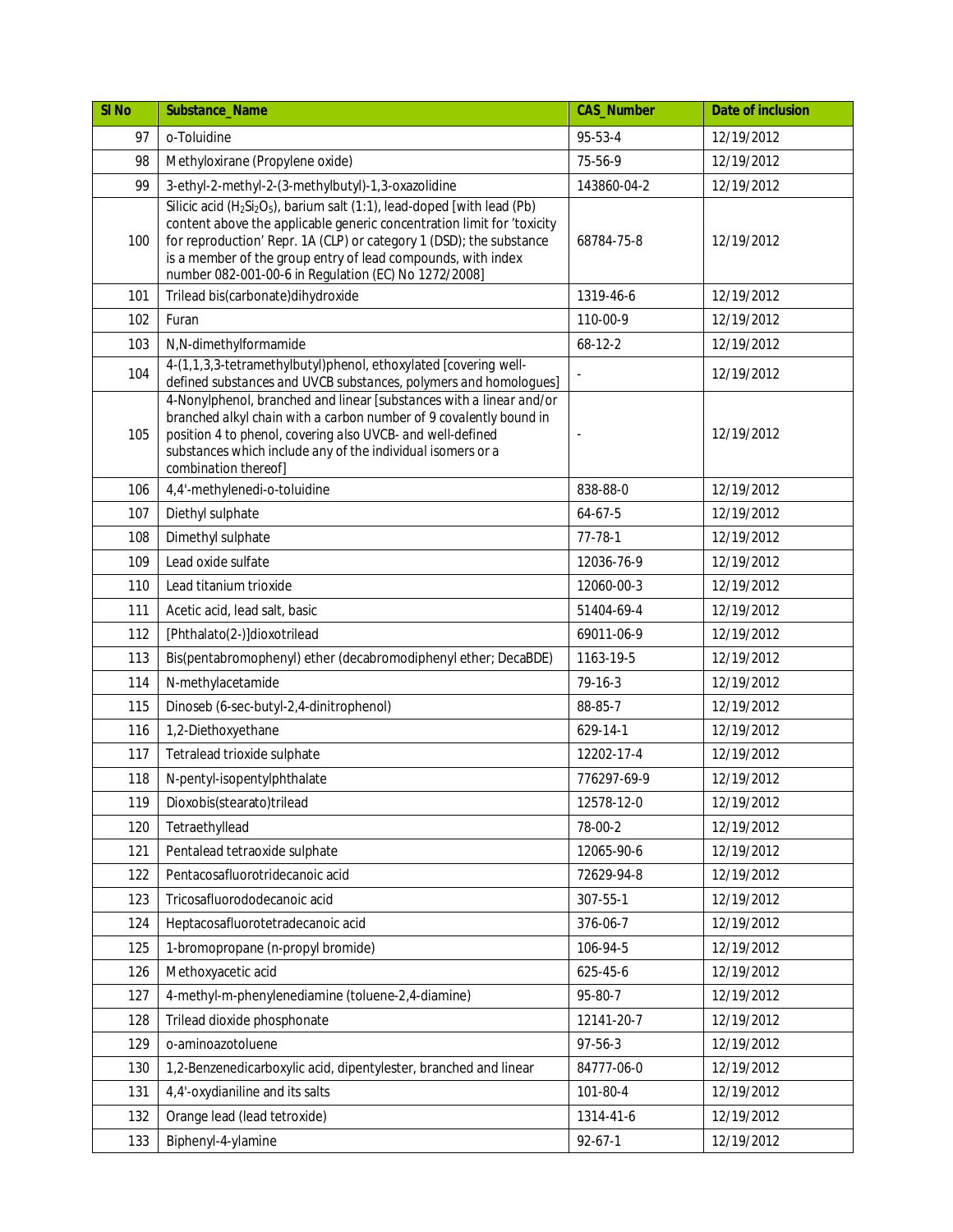| SI <sub>No</sub> | Substance_Name                                                                                                                                                                                                                                                           | <b>CAS_Number</b>        | Date of inclusion |
|------------------|--------------------------------------------------------------------------------------------------------------------------------------------------------------------------------------------------------------------------------------------------------------------------|--------------------------|-------------------|
| 134              | Diisopentylphthalate                                                                                                                                                                                                                                                     | 605-50-5                 | 12/19/2012        |
| 135              | Fatty acids, C16-18, lead salts                                                                                                                                                                                                                                          | 91031-62-8               | 12/19/2012        |
| 136              | Diazene-1,2-dicarboxamide (C,C'-azodi(formamide))                                                                                                                                                                                                                        | 123-77-3                 | 12/19/2012        |
| 137              | Sulfurous acid, lead salt, dibasic                                                                                                                                                                                                                                       | 62229-08-7               | 12/19/2012        |
| 138              | Lead cyanamidate                                                                                                                                                                                                                                                         | 20837-86-9               | 12/19/2012        |
| 139              | Cadmium                                                                                                                                                                                                                                                                  | 7440-43-9                | 06/20/2013        |
| 140              | Cadmium oxide                                                                                                                                                                                                                                                            | 1306-19-0                | 06/20/2013        |
| 141              | Ammonium pentadecafluorooctanoate (APFO)                                                                                                                                                                                                                                 | 3825-26-1                | 06/20/2013        |
| 142              | Pentadecafluorooctanoic acid (PFOA)                                                                                                                                                                                                                                      | 335-67-1                 | 06/20/2013        |
| 143              | Dipentyl phthalate (DPP)                                                                                                                                                                                                                                                 | 131-18-0                 | 06/20/2013        |
| 144              | 4-Nonylphenol, branched and linear, ethoxylated                                                                                                                                                                                                                          |                          | 06/20/2013        |
| 145              | Cadmium sulphide                                                                                                                                                                                                                                                         | 1306-23-6                | 12/16/2013        |
| 146              | Dihexyl phthalate                                                                                                                                                                                                                                                        | 84-75-3                  | 12/16/2013        |
| 147              | Disodium 3,3'-[[1,1'-biphenyl]-4,4'-diylbis(azo)]bis(4-<br>aminonaphthalene-1-sulphonate) (C.I. Direct Red 28)                                                                                                                                                           | 573-58-0                 | 12/16/2013        |
| 148              | Disodium 4-amino-3-[[4'-[(2,4-diaminophenyl)azo][1,1'-biphenyl]-4-<br>yl]azo] -5-hydroxy-6-(phenylazo)naphthalene-2,7-disulphonate (C.I.<br>Direct Black 38)                                                                                                             | 1937-37-7                | 12/16/2013        |
| 149              | Imidazolidine-2-thione; 2-imidazoline-2-thiol                                                                                                                                                                                                                            | $96 - 45 - 7$            | 12/16/2013        |
| 150              | Lead di(acetate)                                                                                                                                                                                                                                                         | 301-04-2                 | 12/16/2013        |
| 151              | Trixylyl phosphate                                                                                                                                                                                                                                                       | 25155-23-1               | 12/16/2013        |
| 152              | Cadmium chloride                                                                                                                                                                                                                                                         | 10108-64-2               | 06/16/2014        |
| 153              | Sodium peroxometaborate                                                                                                                                                                                                                                                  | 7632-04-4                | 06/16/2014        |
| 154              | Sodium perborate; perboric acid, sodium salt                                                                                                                                                                                                                             | ------------------       | 06/16/2014        |
| 155              | 1,2-Benzenedicarboxylic acid, dihexyl ester, branched and linear                                                                                                                                                                                                         | 68515-50-4               | 06/16/2014        |
| 156              | 2-(2H-benzotriazol-2-yl)-4,6-ditertpentylphenol (UV-328)                                                                                                                                                                                                                 | 247-384-8                | 2014/12/17        |
| 157              | Cadmium sulphate                                                                                                                                                                                                                                                         | 10124-36-4<br>31119-53-6 | 2014/12/17        |
| 158              | Cadmium fluoride                                                                                                                                                                                                                                                         | 7790-79-6                | 2014/12/17        |
| 159              | reaction mass of 2-ethylhexyl 10-ethyl-4,4-dioctyl-7-oxo-8-oxa-3,5-<br>dithia-4-stannatetradecanoate and 2-ethylhexyl 10-ethyl-4-[[2-[(2-<br>ethylhexyl)oxy]-2-oxoethyl]thio]-4-octyl-7-oxo-8-oxa-3,5-dithia-4-<br>stannatetradecanoate (reaction mass of DOTE and MOTE) |                          | 2014/12/17        |
| 160              | 2-benzotriazol-2-yl-4,6-di-tert-butylphenol (UV-320)                                                                                                                                                                                                                     | 3846-71-7                | 2014/12/17        |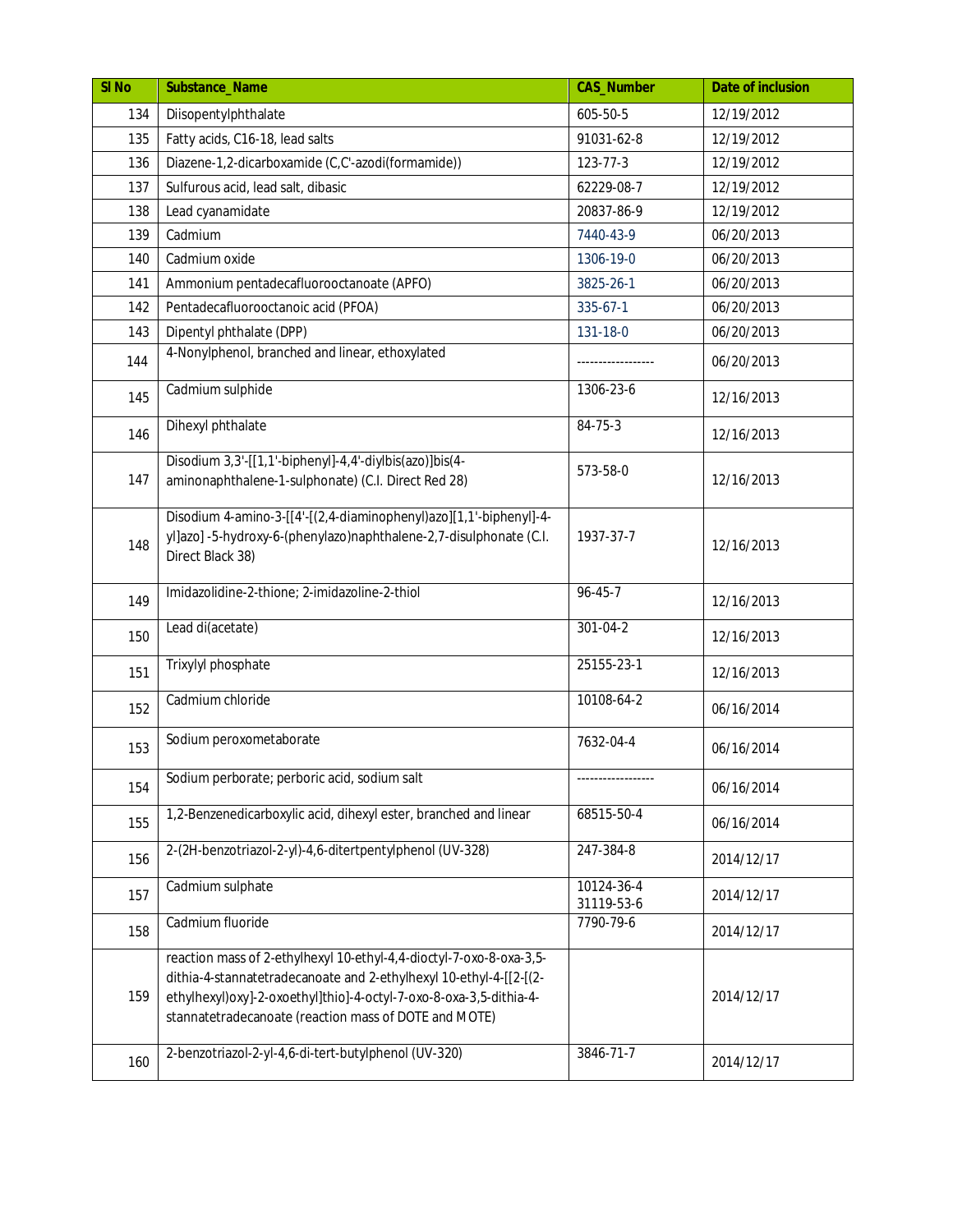| SI <sub>No</sub> | Substance_Name                                                                                                                                                                                                                                      | <b>CAS_Number</b>                   | Date of inclusion |
|------------------|-----------------------------------------------------------------------------------------------------------------------------------------------------------------------------------------------------------------------------------------------------|-------------------------------------|-------------------|
| 161              | 2-ethylhexyl 10-ethyl-4,4-dioctyl-7-oxo-8-oxa-3,5-dithia-4-<br>stannatetradecanoate (DOTE)                                                                                                                                                          | 15571-58-1                          | 2014/12/17        |
| 162              | 5-sec-butyl-2-(2,4-dimethylcyclohex-3-en-1-yl)-5-methyl-1,3-dioxane<br>[1], 5-sec-butyl-2-(4,6-dimethylcyclohex-3-en-1-yl)-5-methyl-1,3-<br>dioxane [2] [covering any of the individual stereoisomers of [1] and<br>[2] or any combination thereof] |                                     | 2015/06/15        |
| 163              | 1,2-benzenedicarboxylic acid, di-C6-10-alkyl esters; 1,2-<br>benzenedicarboxylic acid, mixed decyl and hexyl and octyl diesters<br>with ≥ 0.3% of dihexyl phthalate (EC No. 201-559-5)                                                              | 68515-51-5<br>68648-93-1            | 2015/06/15        |
| 164              | Perfluorononan-1-oic-acid and its sodium and ammonium salts                                                                                                                                                                                         | 375-95-1<br>21049-39-8<br>4149-60-4 | 2015/12/17        |
| 165              | Nitrobenzene                                                                                                                                                                                                                                        | 98-95-3                             | 2015/12/17        |
| 166              | 2-(2H-benzotriazol-2-yl)-4-(tert-butyl)-6-(sec-butyl)phenol (UV-350)                                                                                                                                                                                | 36437-37-3                          | 2015/12/17        |
| 167              | 2,4-di-tert-butyl-6-(5-chlorobenzotriazol-yl)phenol (UV-350)                                                                                                                                                                                        | 3864-99-1                           | 2015/12/17        |
| 168              | 1,3-propanesultone                                                                                                                                                                                                                                  | 1120-71-4                           | 2015/12/17        |
| 169              | Benzo[def]chrysene                                                                                                                                                                                                                                  | $50 - 32 - 8$                       | 2016/06/20        |
| 170              | p-(1,1-dimethylpropyl)phenol (PTAP)                                                                                                                                                                                                                 | 80-46-6                             | 2017/01/12        |
| 171              | 4-heptylphenol, branched and linear (4-HPbl)                                                                                                                                                                                                        |                                     | 2017/01/12        |
| 172              | nonadecafluorodecanoic acid (PFDA) and its sodium and ammonium<br>salts                                                                                                                                                                             | 335-76-2                            | 2017/01/12        |
| 173              | 4,4'-isopropylidenediphenol (bisphenol A)                                                                                                                                                                                                           | 80-05-7                             | 2017/01/12        |
| 174              | Perfluorohexane-1-sulphonic acid and its salts (PFHxS)                                                                                                                                                                                              | 355-46-4                            | 2017/06/15        |
| 175              | Reaction products of 1,3,4-thiadiazolidine-2,5-dithione,<br>formaldehyde and 4-heptylphenol, branched and linear (RP-HP)<br>with ≥0.1% w/w 4-heptylphenol, branched and linear (4-HPbl)                                                             |                                     | 2018/01/15        |
| 176              | Chrysene                                                                                                                                                                                                                                            | 205-923-4                           | 2018/01/15        |
| 177              | Calcium nitrate                                                                                                                                                                                                                                     | 233-710-6                           | 2018/01/15        |
| 178              | Calcium hydroxide                                                                                                                                                                                                                                   | 244-168-5                           | 2018/01/15        |
| 179              | Calcium carbonate                                                                                                                                                                                                                                   | 208-168-9                           | 2018/01/15        |
| 180              | Benz[a]anthracene                                                                                                                                                                                                                                   | 200-280-6                           | 2018/01/15        |
| 181              | 1,6,7,8,9,14,15,16,17,17,18,18-<br>Dodecachloropentacyclo[12.2.1.16,9.02,13.05,10]octadeca-7,15-<br>diene ("Dechlorane Plus"™)<br>covering any of its individual anti- and syn-isomers or any<br>combination thereof                                |                                     | 2018/01/15        |
| 182              | Terphenyl, hydrogenated                                                                                                                                                                                                                             | 262-967-7                           | 2018/06/27        |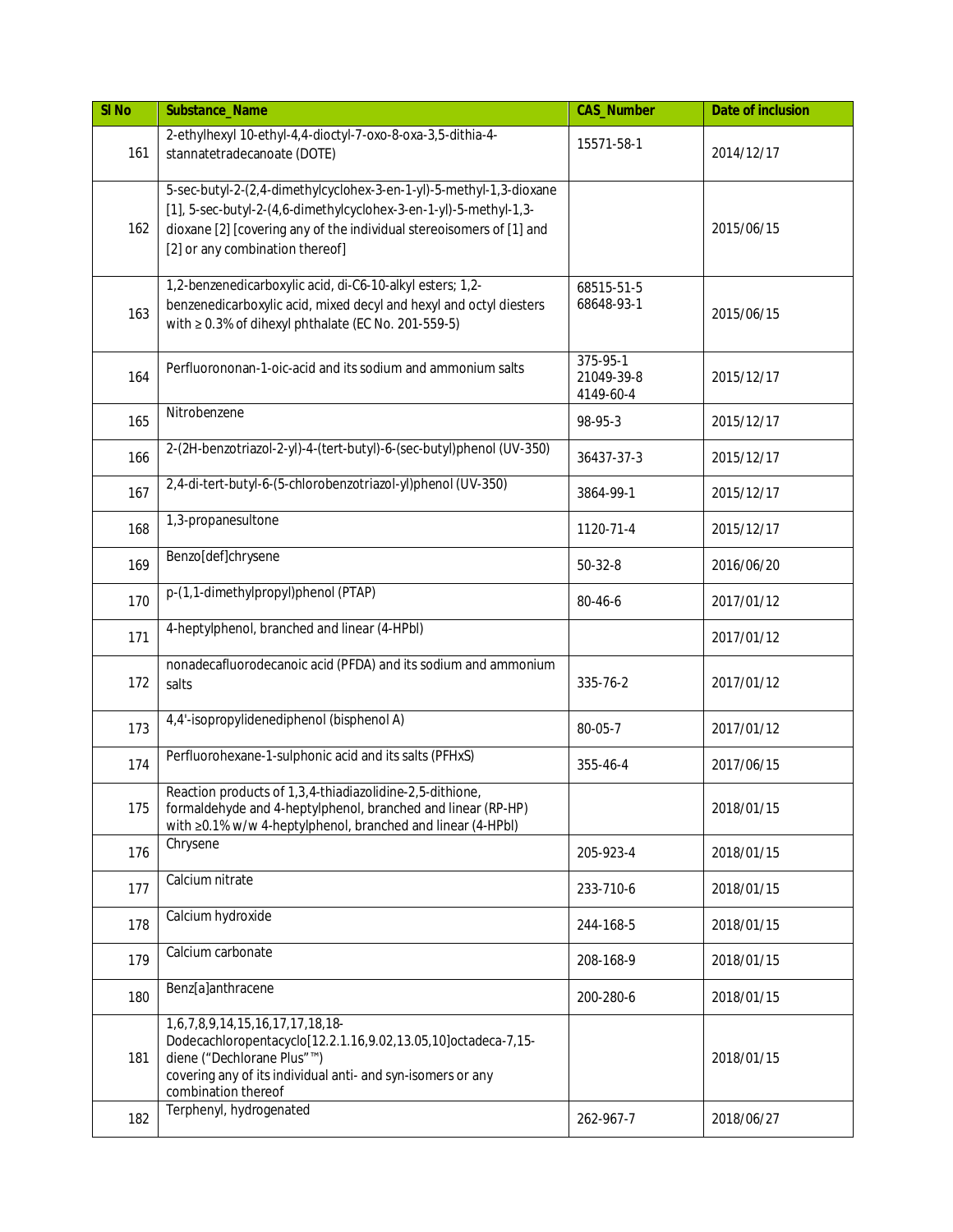| SI <sub>No</sub> | Substance_Name                                                                                                                                                   | <b>CAS_Number</b> | Date of inclusion |
|------------------|------------------------------------------------------------------------------------------------------------------------------------------------------------------|-------------------|-------------------|
| 183              | Octamethylcyclotetrasiloxane                                                                                                                                     | 209-136-7         | 2018/06/27        |
| 184              | Lead                                                                                                                                                             | 231-100-4         | 2018/06/27        |
| 185              | Ethylenediamine                                                                                                                                                  | 203-468-6         | 2018/06/27        |
| 186              | Dodecamethylcyclohexasiloxane                                                                                                                                    | 208-762-8         | 2018/06/27        |
| 187              | Disodium octaborate                                                                                                                                              | 234-541-0         | 2018/06/27        |
| 188              | Dicyclohexyl phthalate                                                                                                                                           | 201-545-9         | 2018/06/27        |
| 189              | Decamethylcyclopentasiloxane                                                                                                                                     | 208-764-9         | 2018/06/27        |
| 190              | Benzo[ghi]perylene                                                                                                                                               | 205-883-8         | 2018/06/27        |
| 191              | Benzene-1,2,4-tricarboxylic acid 1,2 anhydride                                                                                                                   | 209-008-0         | 2018/06/27        |
| 192              | Pyrene                                                                                                                                                           | 129-00-0          | 2019/01/15        |
| 193              | Phenanthrene                                                                                                                                                     | 85-01-8           | 2019/01/15        |
| 194              | Fluoranthene                                                                                                                                                     | 206-44-0          | 2019/01/15        |
| 195              | Benzo[k]fluoranthene                                                                                                                                             | 207-08-9          | 2019/01/15        |
| 196              | 2,2-bis(4'-hydroxyphenyl)-4-methypentane                                                                                                                         | 6807-17-6         | 2019/01/15        |
| 197              | 1,7,7-trimthyl-3-(phenylmethylene)bicycle[2.2.1]heptan-2-one<br>3-benzylidene camphor; 3-BC                                                                      | 15087-24-8        | 2019/01/15        |
| 198              | 2-methoxyethyl acetate                                                                                                                                           | 110-49-6          | 2019/07/16        |
| 199              | Tris(4-nonylphenyl, branched and linear) phosphite (TNPP) with ≥<br>0.1% w/w of 4-nonylphenol, branched and linear (4-NP)                                        |                   | 2019/07/16        |
| 200              | 2,3,3,3-tetrafluoro-2-(heptfluoropropoxy)propionic acid, its salts and<br>its acyl halides (covering any of their individual isomers and<br>combinations thereof |                   | 2019/07/16        |
| 201              | 4-tert-butylphenol                                                                                                                                               | 98-54-4           | 2019/07/16        |
| 202              | 2-benzyl-2-dimethylamino-4'-morpholinobutyrophenone                                                                                                              | 119313-12-1       | 2020/01/16        |
| 203              | 2-methyl-1-(4-methylthiophenyl)-2-morpholinopropan-1-one                                                                                                         | 71868-10-5        | 2020/01/16        |
| 204              | Diisohexyl phthalate                                                                                                                                             | 71850-09-4        | 2020/01/16        |
| 205              | Perfluorobutane sulfonic acid (PFBS) and its salts                                                                                                               |                   | 2020/01/16        |
| 206              | 1-vinylimidazole                                                                                                                                                 | 1072-63-5         | 2020/06/25        |
| 207              | 2-methylimidazole                                                                                                                                                | 693-98-1          | 2020/06/25        |
| 208              | Butyl-4-hydroxybenzoate                                                                                                                                          | 94-26-8           | 2020/06/25        |
| 209              | Dibutylbis(pentane-2,4-dionato-O, O')tin                                                                                                                         | 22673-19-4        | 2020/06/25        |
| 210              | Bis(2-(2-methoxyethoxy)ethyl)ether                                                                                                                               | 143-24-8          | 2021/01/19        |